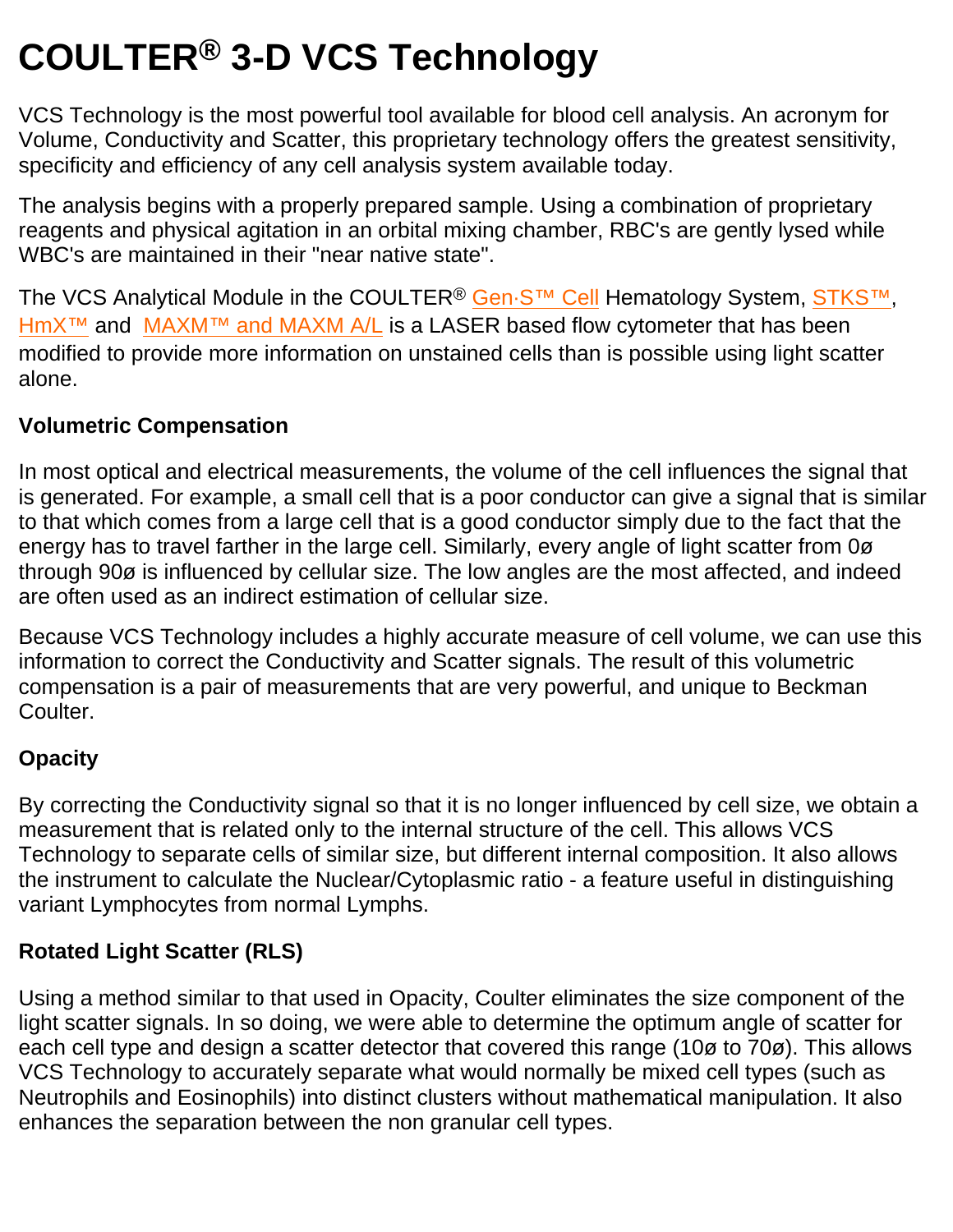



#### **Volume**

As opposed to using 0ø light loss to estimate cell size, VCS utilizes the Coulter Principle of (DC) Impedance to physically measure the volume that the entire cell displaces in an isotonic diluent. This method accurately sizes all cell types regardless of their orientation in the light path.

### **Conductivity**

Alternating current in the radio frequency (RF) range short circuits the bipolar lipid layer of a cell's membrane, allowing the energy to penetrate the cell. This powerful probe is used to collect information about cell size and internal structure, including chemical composition and nuclear volume.



#### **Scatter**

When a cell is struck by the coherent light of a LASER beam, the scattered light spreads out in all directions. Using a proprietary new detector, median angle light scatter (MALS) signals, are collected to obtain information about cellular granularity, nuclear lobularity and cell surface structure.



#### **Simultaneous Measurements:**

VCS is the only single channel analysis that uses 3 independent energy sources to probe approximately 8,192 cells in their near native state. Working in concert with each other, these three measurements are taken simultaneously, each providing 256 channels of resolution -- over 16,700,000 channels in all.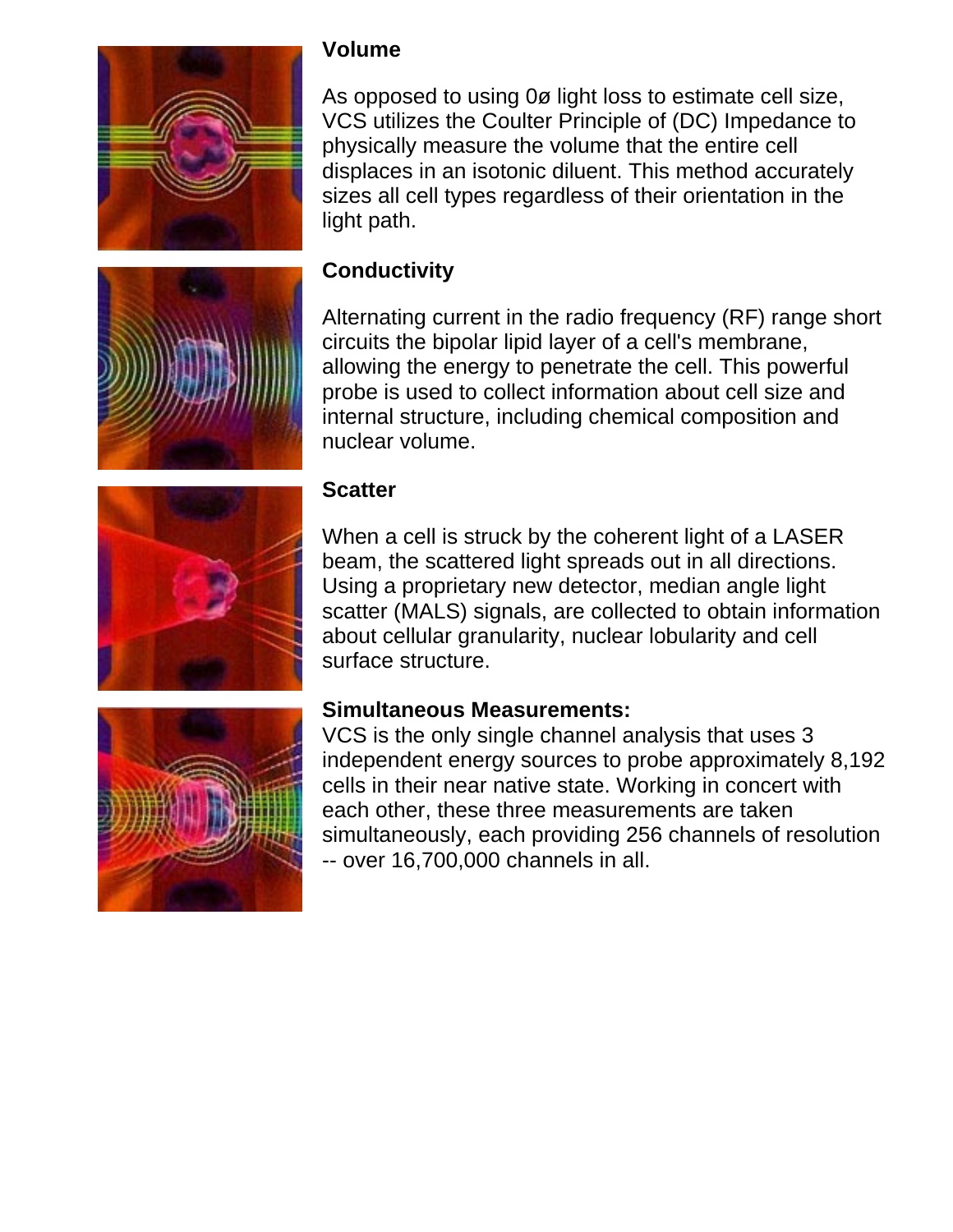#### **Volumetric Compensation**

In most optical and electrical measurements, the volume of the cell influences the signal that is generated. For example, a small cell that is a poor conductor can give a signal that is similar to that which comes from a large cell that is a good conductor simply due to the fact that the energy has to travel farther in the large cell. Similarly, every angle of light scatter from 0ø through 90ø is influenced by cellular size. The low angles are the most affected, and indeed are often used as an indirect estimation of cellular size.

Because VCS Technology includes a highly accurate measure of cell volume, we can use this information to correct the Conductivity and Scatter signals. The result of this volumetric compensation is a pair of measurements that are very powerful, and unique to Beckman Coulter.

# **Opacity**

By correcting the Conductivity signal so that it is no longer influenced by cell size, we obtain a measurement that is related only to the internal structure of the cell. This allows VCS Technology to separate cells of similar size, but different internal composition. It also allows the instrument to calculate the Nuclear/Cytoplasmic ratio - a feature useful in distinguishing variant Lymphocytes from normal Lymphs.

# **Rotated Light Scatter (RLS)**

Using a method similar to that used in Opacity, Coulter eliminates the size component of the light scatter signals. In so doing, we were able to determine the optimum angle of scatter for each cell type and design a scatter detector that covered this range (10ø to 70ø). This allows VCS Technology to accurately separate what would normally be mixed cell types (such as Neutrophils and Eosinophils) into distinct clusters without mathematical manipulation. It also enhances the separation between the non granular cell types.



without Volume Compensation with Volume Compensation



#### **Three Dimensional Analysis**

As each of the over 8,000 WBC's or 32,000 RBC's are analyzed by VCS Technology - Volume, Conductivity, Scatter, Opacity and RLS measurements are taken. Each cell is then assigned an X, Y and Z coordinate in a 3-Dimensional array based respectively on it's RLS, Volume and Opacity.